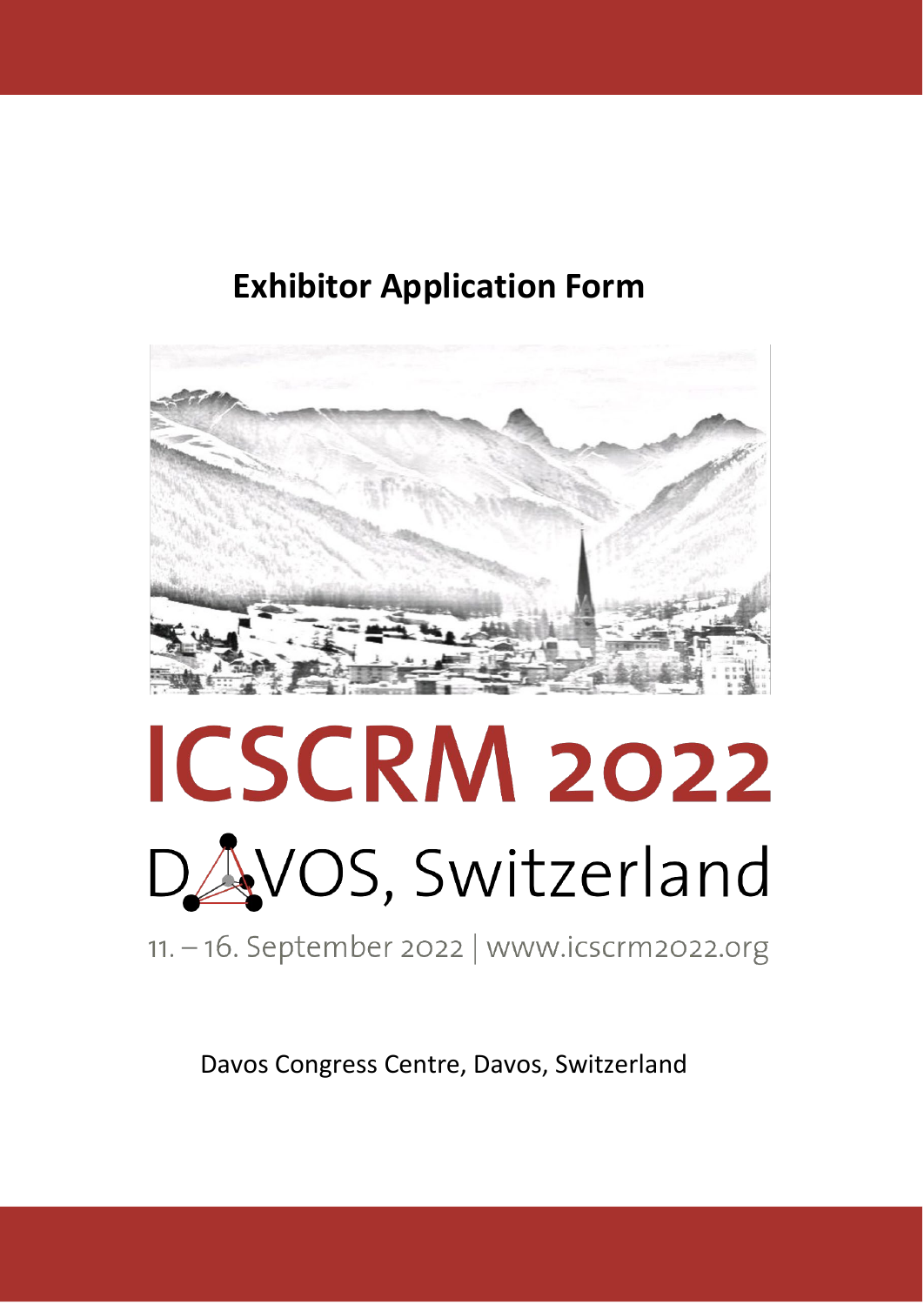

## **EXHIBITION OPPORTUNITIES**

**Overall, ICSCRM 2022 is a unique opportunity to connect to the most experienced industrial and academic experts in the field of silicon carbide as! Secure your spot now and do not miss out on this opportunity!**

Organizing committee:

- Roland Rupp, Germany Sponsoring and Exhibition Chair
- Ulrike Grossner (ETH Zurich), Switzerland General Chair
- Gregor Pobegen (KAI GmbH), Austria Technical Program Chair
- Juraj Marek (STUBA), Slovakia Publications Chair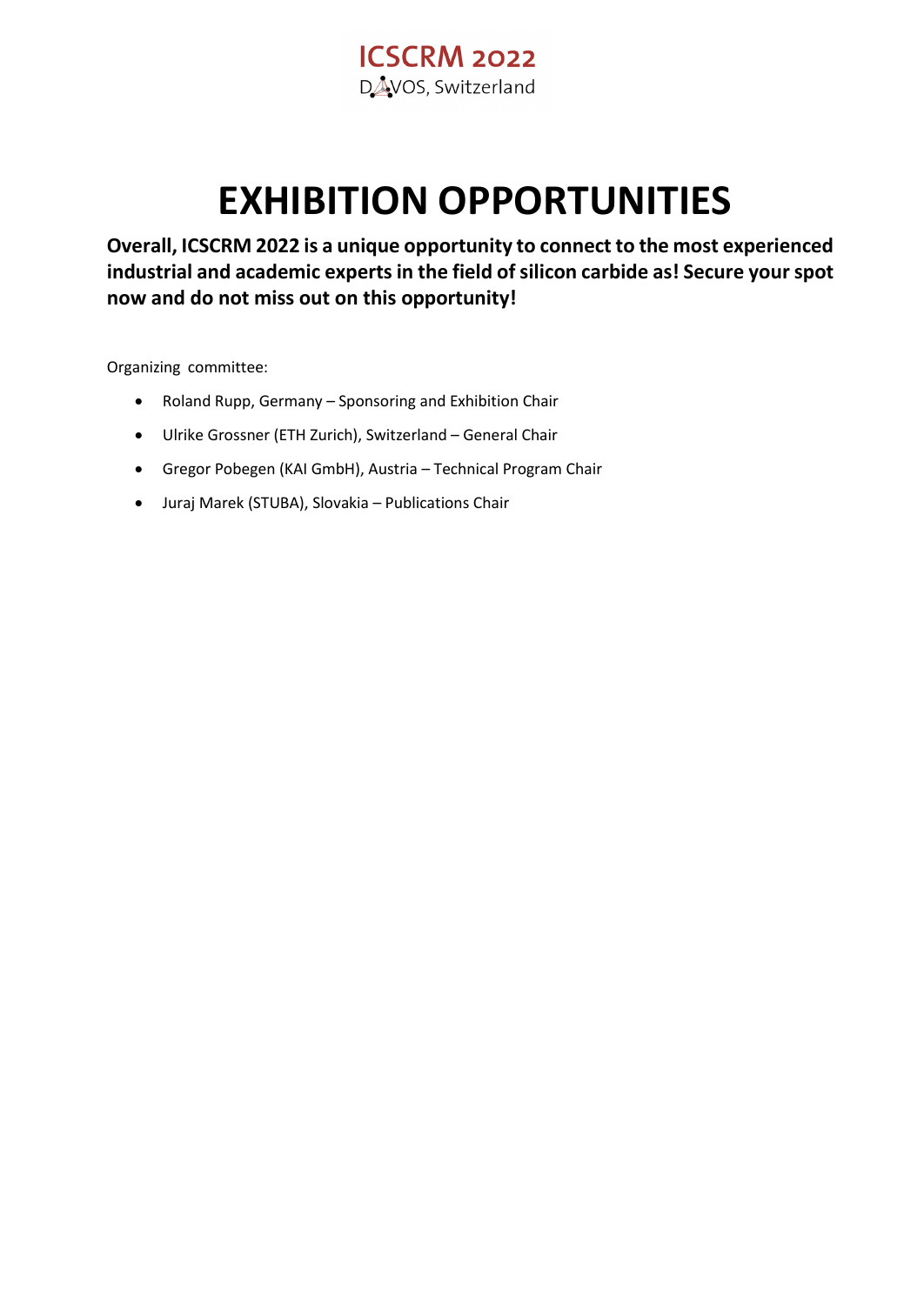#### **ICSCRM 2022** DAVOS, Switzerland

#### **Exhibition options**

All prices are given VAT excluded. Please add Swiss VAT 8 %.

The following options are available:

• **Regular Booth** = CHF 10'000 – our most popular choice for your company presentation

length: 4m / width: 3.6m, 1x table and 2x chairs, 1x bar table, 2x bar chair, 1x bigger cupboard, 1x LCD TV inch/stand, 1x power supply 230V, 1x conference registration, daily booth cleaning, free WLAN during conference

Regular Booth 4 x 3.6 m



- **Custom Booth** = larger than Regular Booth, available on request for your full presentation requirements, custom furniture
- Mini Booth = CHF 5'000 the budget choice for your company presentation (limited availability)

length: 3m / width: 2.5m), 1x table and 2x chairs, 1x bigger cupboard, 1x power supply 230V, 1x conference registration, daily booth cleaning, free WLAN during conference

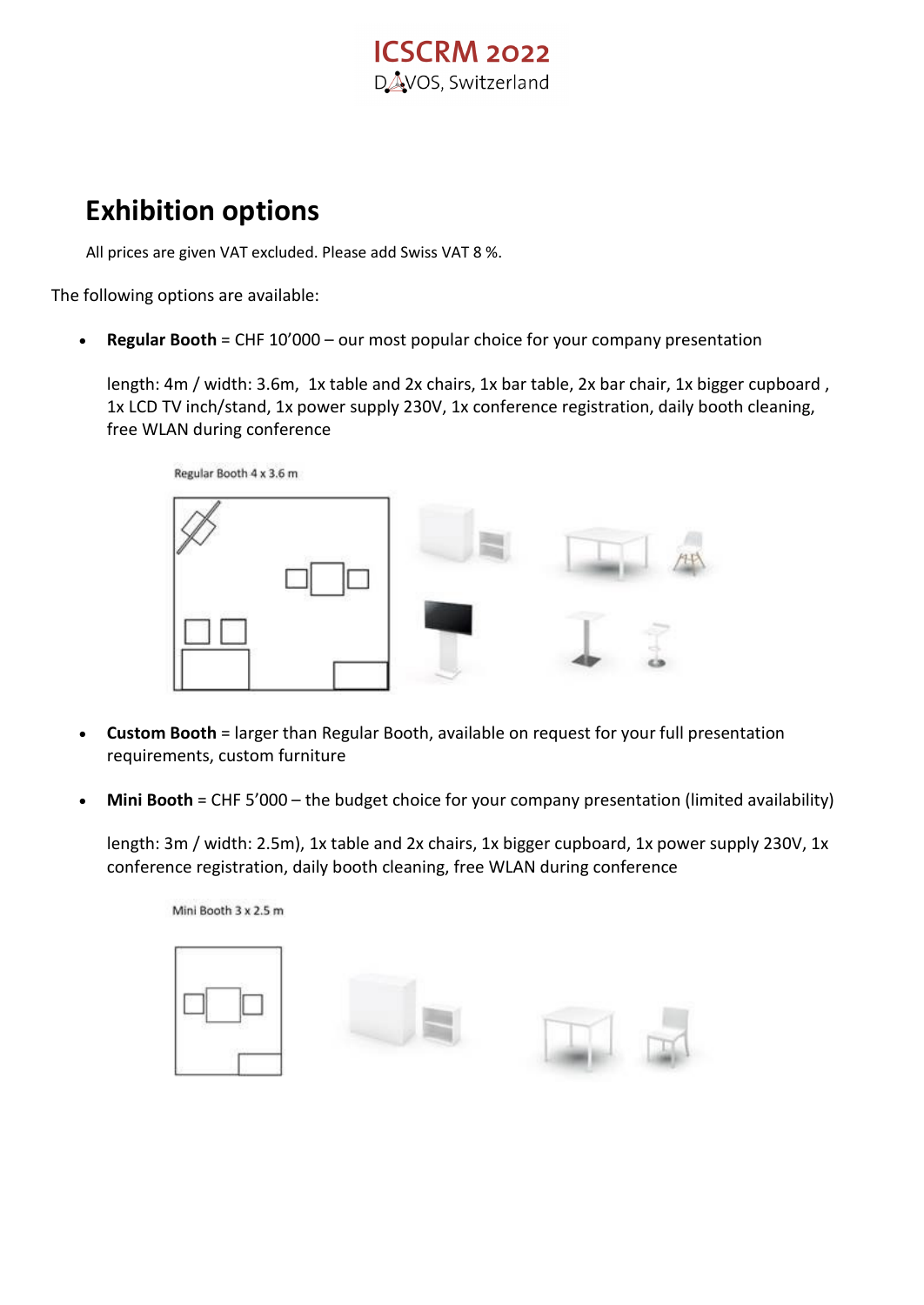#### **ICSCRM 2022** DAVOS, Switzerland

#### **Exhibition space**

The exhibition at ICSCRM 2022 will be placed throughout the conference venue, with good access and visibility. The figure below shows the currently planned exhibition areas in light blue.

**DAVOS DAVOS<br>CONGRESS**  $\mathcal{S}$ Level 0

Please be advised that this is a preliminary assignment of space.